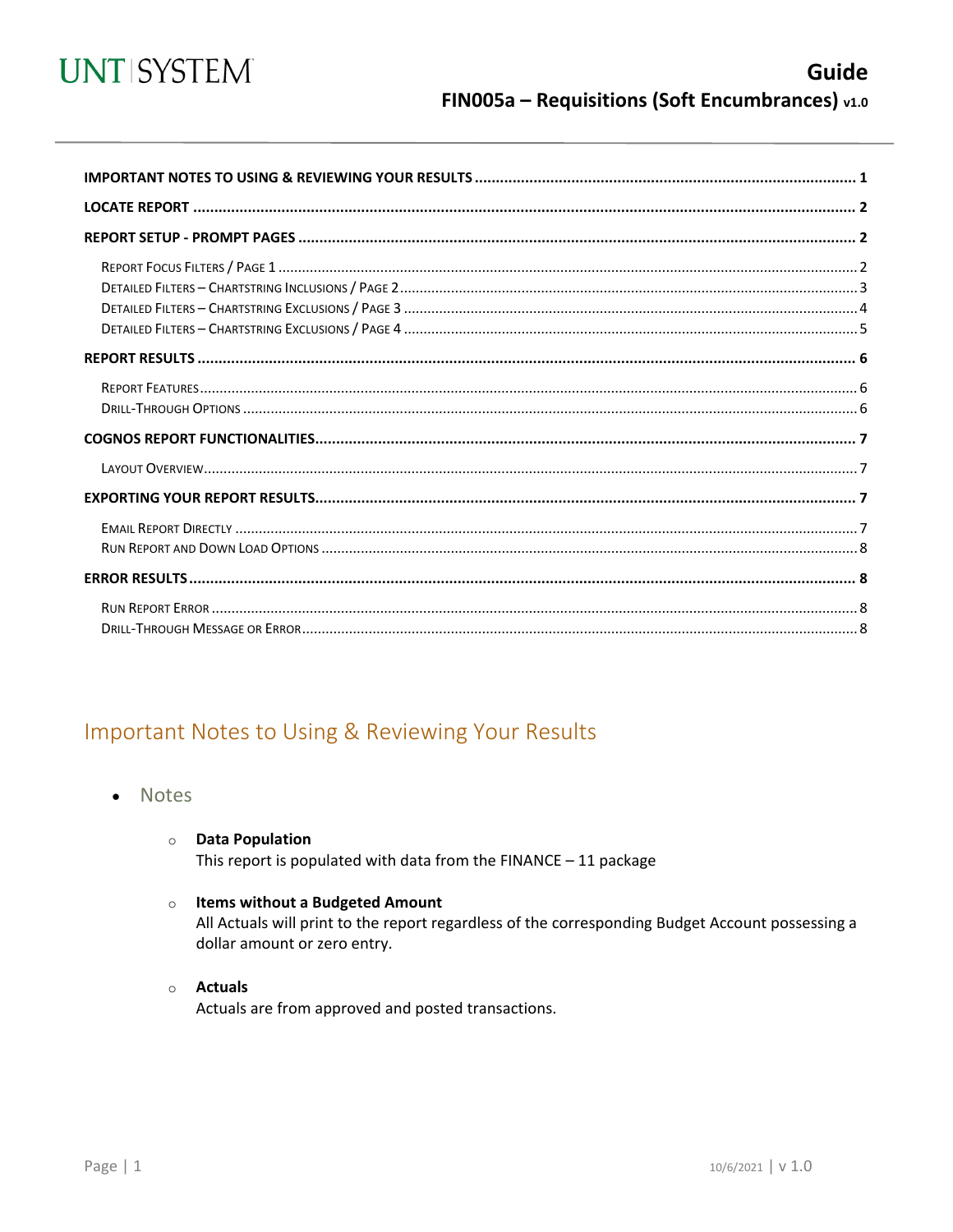## Locate Report

1. From the Budget & Planning **[Reporting Page](https://finance.untsystem.edu/reporting)**, locate

"FIN005a – Requisitions [\(Soft Encumbrances\)"](https://cognospd.admin.unt.edu/bi/?pathRef=.public_folders%2FUniversity%2Bof%2BNorth%2BTexas%2BSystem%2FPurchasing%2F-----%253EFIN005a%2B-%2BRequisitions%2B%2528Soft%2BEncumbrances%2529)

**2. Login** to IBM Cognos to run the report.

# Report Setup- Prompt Pages

### Report Setup - Prompt Pages

All initial **Landing Pages** for reports on the Cognos System will appear similar in format. You will have a set of filtering choices based on the source's available data.



#### REPORT FOCUS FILTERS / PAGE 1

1. Select your parameter choices. (No parameters within this report are required).

| <b>Business Unit</b>                        | Default will pull "All Units" or you may select one particular<br>unit by which to filter the report.                                                                                                                                                                                                                                                                                                                                                                                                                                                                |
|---------------------------------------------|----------------------------------------------------------------------------------------------------------------------------------------------------------------------------------------------------------------------------------------------------------------------------------------------------------------------------------------------------------------------------------------------------------------------------------------------------------------------------------------------------------------------------------------------------------------------|
| Requisition                                 | If you know a particular Requisition you would like to filter<br>by, enter here. When you are ready, click the Insert Button.<br>All items you have typed/pasted into the box will move to<br>the Choices Box.                                                                                                                                                                                                                                                                                                                                                       |
| DepartmentID/Description<br>or Manager Name | You can Search by either the DeptID, Dept Descriptions or if<br>you know the manager, you may type here and search. For<br>further search features, click the Options Link to expand<br>additional search methods. Your results appear in the left<br>box. Highlight any or all results and click the Insert Button<br>to include as your filter choice here.<br>*Notes: CTRL + Click to choose more than one.<br>If you need to view several departments and have a numbered list,<br>you can use the department selection on the Detailed Filters/Page<br>2 helow. |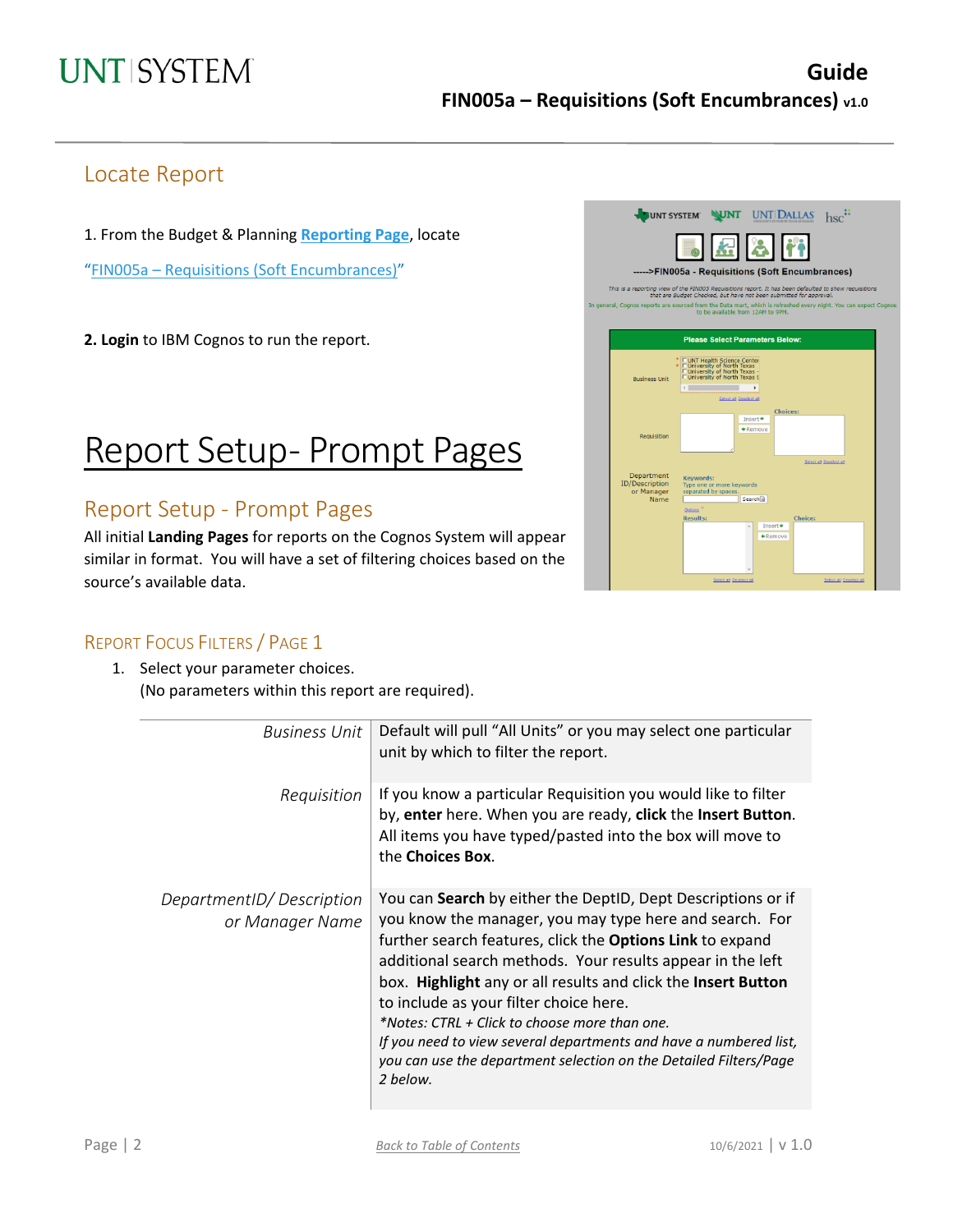| Project ID/Description or<br>Manager Name | You can Search by either the Project ID, Project Descriptions<br>or if you know the manager, you may type here and search.<br>For further search features, click the Options Link to expand<br>additional search methods. Your results appear in the left<br>box. Highlight any or all results and click the Insert Button<br>to include as your filter choice here.<br>*Notes: CTRL + Click to choose more than one.<br>If you need to view several departments and have a numbered list,<br>you can use the department selection on the Detailed Filters/Page<br>2 below. |
|-------------------------------------------|-----------------------------------------------------------------------------------------------------------------------------------------------------------------------------------------------------------------------------------------------------------------------------------------------------------------------------------------------------------------------------------------------------------------------------------------------------------------------------------------------------------------------------------------------------------------------------|
| <b>Entered Days Back</b>                  | You may use this prompt to filter your data to a certain<br>number of days back from the current date (i.e. 30 days<br>back)                                                                                                                                                                                                                                                                                                                                                                                                                                                |

2. If you are satisfied with your choices and do not need to engage Detailed Filters, click the **Finish Button**. Otherwise, to run by other FoaPs elements, click the **Next Button**.

#### DETAILED FILTERS – CHARTSTRING INCLUSIONS / PAGE 2

3. Select your parameter choices.

*Remember that prompts filter your data. By entering values into the prompts you narrow the result sets. Start off by casting a wide net by only using one prompt. You can always rerun the report with additional prompt to narrow the results as needed.*

| Requestor     | You can Search by Requestor. You may type here and<br>search. Several numbers may be entered here but each one<br>must be on its own line to filter correctly. When you are<br>ready, click the Insert Button. All items you have<br>typed/pasted into the box will move to the Choices Box.    |
|---------------|-------------------------------------------------------------------------------------------------------------------------------------------------------------------------------------------------------------------------------------------------------------------------------------------------|
| Entered By    | You can Search by Name. You may type here and search.<br>Several numbers may be entered here but each one must be<br>on its own line to filter correctly. When you are ready, click<br>the Insert Button. All items you have typed/pasted into the<br>box will move to the <b>Choices Box</b> . |
| Vendor Lookup | You can Search by Vendor. You may type here and search.<br>Several numbers may be entered here but each one must be<br>on its own line to filter correctly. When you are ready, click<br>the Insert Button. All items you have typed/pasted into the<br>box will move to the Choices Box.       |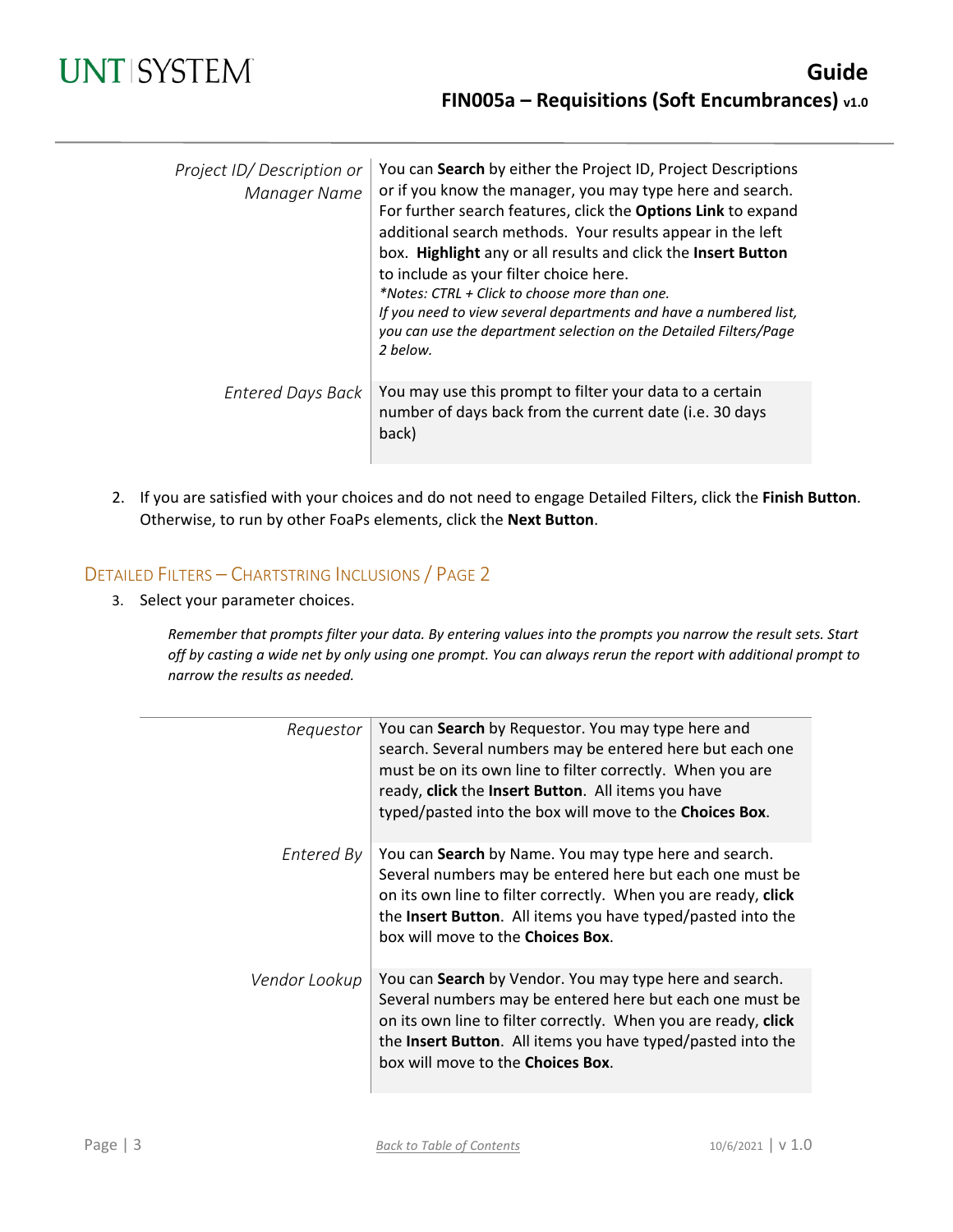# **UNT SYSTEM**

| <b>Requisition Status</b>   | Default will pull "Open - A requisition that has not been<br>submitted to approval workflow" or you may select one or<br>multiple options by which to filter the report. |
|-----------------------------|--------------------------------------------------------------------------------------------------------------------------------------------------------------------------|
| Budget Checked              | Default will pull "Yes" or you may select "No" to filter the<br>report.                                                                                                  |
| <b>Budget Header Status</b> | Default will pull "Valid" or you may select one or multiple<br>options by which to filter the report.                                                                    |
| Change Status               | Default will pull "All" or you may select "Changed" or<br>"Unchanged" to filter the report.                                                                              |

4. If you are satisfied with your choices and do not need to engage FOAPs exclusion Filters, click the **Finish Button**. Otherwise, to run by excluding particular FoaPs elements, click the **Next Button**.

#### DETAILED FILTERS – CHARTSTRING INCLUSIONS / PAGE 3

5. Select your parameter choices.

*Remember that prompts filter your data. By entering values into the prompts you narrow the result sets. Start off by casting a wide net by only using one prompt. You can always rerun the report with additional prompt to narrow the results as needed.*

| <b>Fund Category</b> | You can either enter a Fund Cat within this box or paste.<br>Several numbers may be entered here but each one must be<br>on its own line to filter correctly. When you are ready, click<br>the Insert Button. All items you have typed/pasted into the<br>box will move to the <b>Choices Box</b> . |
|----------------------|-----------------------------------------------------------------------------------------------------------------------------------------------------------------------------------------------------------------------------------------------------------------------------------------------------|
| Fund                 | If you know a particular Fund you would like to filter by,<br>enter here. When you are ready, click the Insert Button. All<br>items you have typed/pasted into the box will move to the<br><b>Choices Box.</b>                                                                                      |
| <b>Function</b>      | If you know a particular Function you would like to filter by,<br>enter here. When you are ready, click the Insert Button. All<br>items you have typed/pasted into the box will move to the<br><b>Choiecs Box.</b>                                                                                  |
| Department           | If you chose Department(s) on the first page, they will<br>automatically appear here. You can type or paste multiple<br>choices additionally within the Right Box to insert additional                                                                                                              |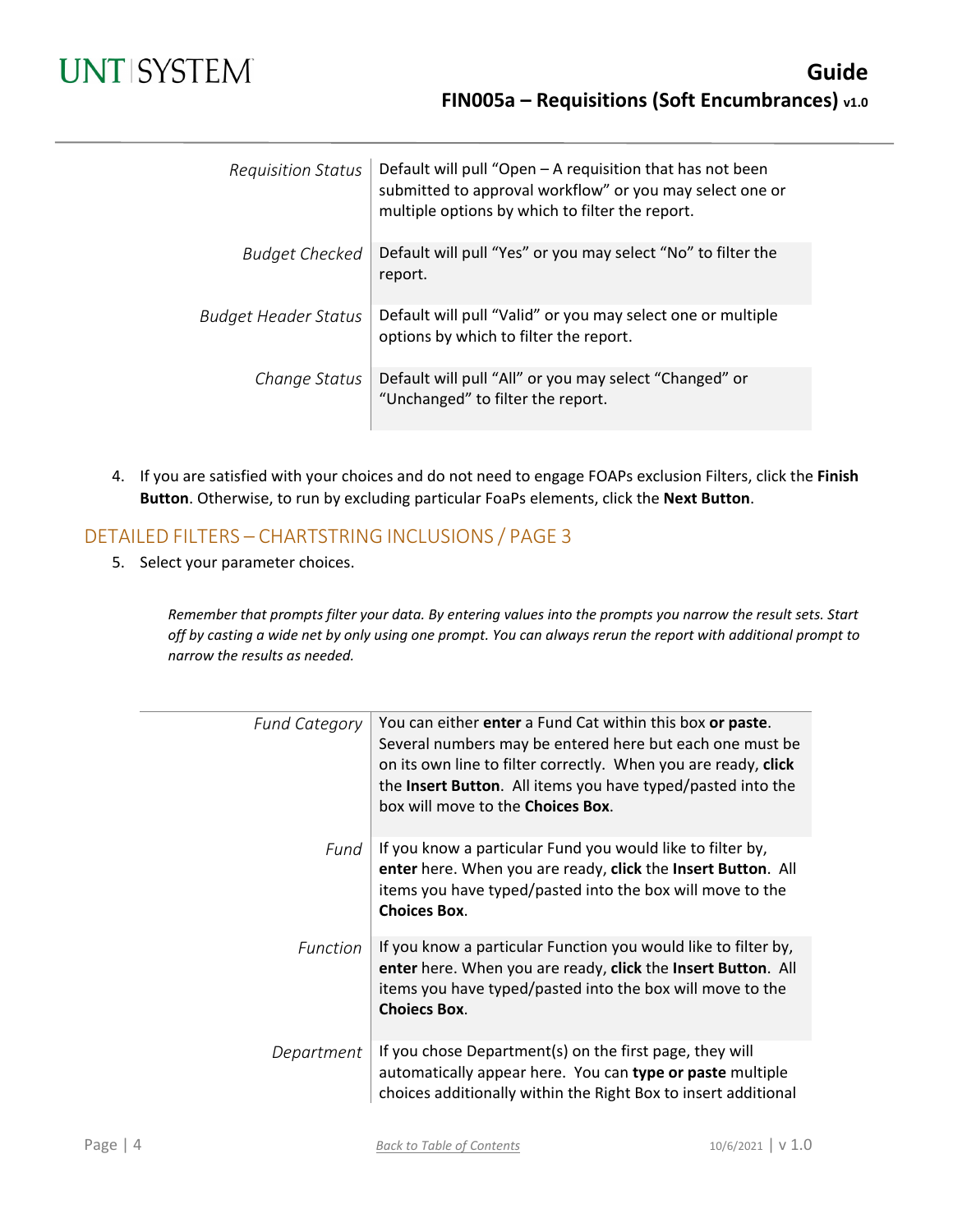|                  | or from a list. When you are ready be sure to click the Insert<br>Button to add your entries to the Choices Box.                                                                                                                                                                                        |
|------------------|---------------------------------------------------------------------------------------------------------------------------------------------------------------------------------------------------------------------------------------------------------------------------------------------------------|
| Account          | If you know a particular Account you would like to filter by,<br>enter here. When you are ready, click the Insert Button. All<br>items you have typed/pasted into the box will move to the<br><b>Choices Box.</b>                                                                                       |
| Project          | If you chose Project(s) on the first page, they will<br>automatically appear here. You can type or paste multiple<br>choices additionally within the Right Box to insert additional<br>or from a list. When you are ready be sure to click the Insert<br>Button to add your entries to the Choices Box. |
| PC Business Unit | Available PCBUs are displayed in the dropdown. If you know<br>a particular PC Business Unit you would like to filter by,<br>select it here. If using a PCBU, only one may be filtered for<br>at a time                                                                                                  |
| Activity         | I If you know a particular Activity you would like to filter by,<br>enter here. When you are ready, click the Insert Button. All<br>items you have typed/pasted into the box will move to the<br><b>Choices Box.</b>                                                                                    |
| Program          | If you know a particular Program you would like to filter by,<br>enter here. When you are ready, click the Insert Button. All<br>items you have typed/pasted into the box will move to the<br><b>Choices Box.</b>                                                                                       |
| Purpose          | If you know a particular Purpose you would like to filter by,<br>enter here. When you are ready, click the Insert Button. All<br>items you have typed/pasted into the box will move to the<br><b>Choices Box.</b>                                                                                       |
| Site             | If you know a particular Site you would like to filter by, enter<br>here. When you are ready, click the Insert Button. All items<br>you have typed/pasted into the box will move to the Choices<br>Box.                                                                                                 |

4. If you are satisfied with your choices and do not need to engage FOAPs exclusion Filters, click the **Finish Button**. Otherwise, to run by excluding particular FoaPs elements, click the **Next Button**.

DETAILED FILTERS – CHARTSTRING EXCLUSIONS / PAGE 4

6. Select your parameter choices.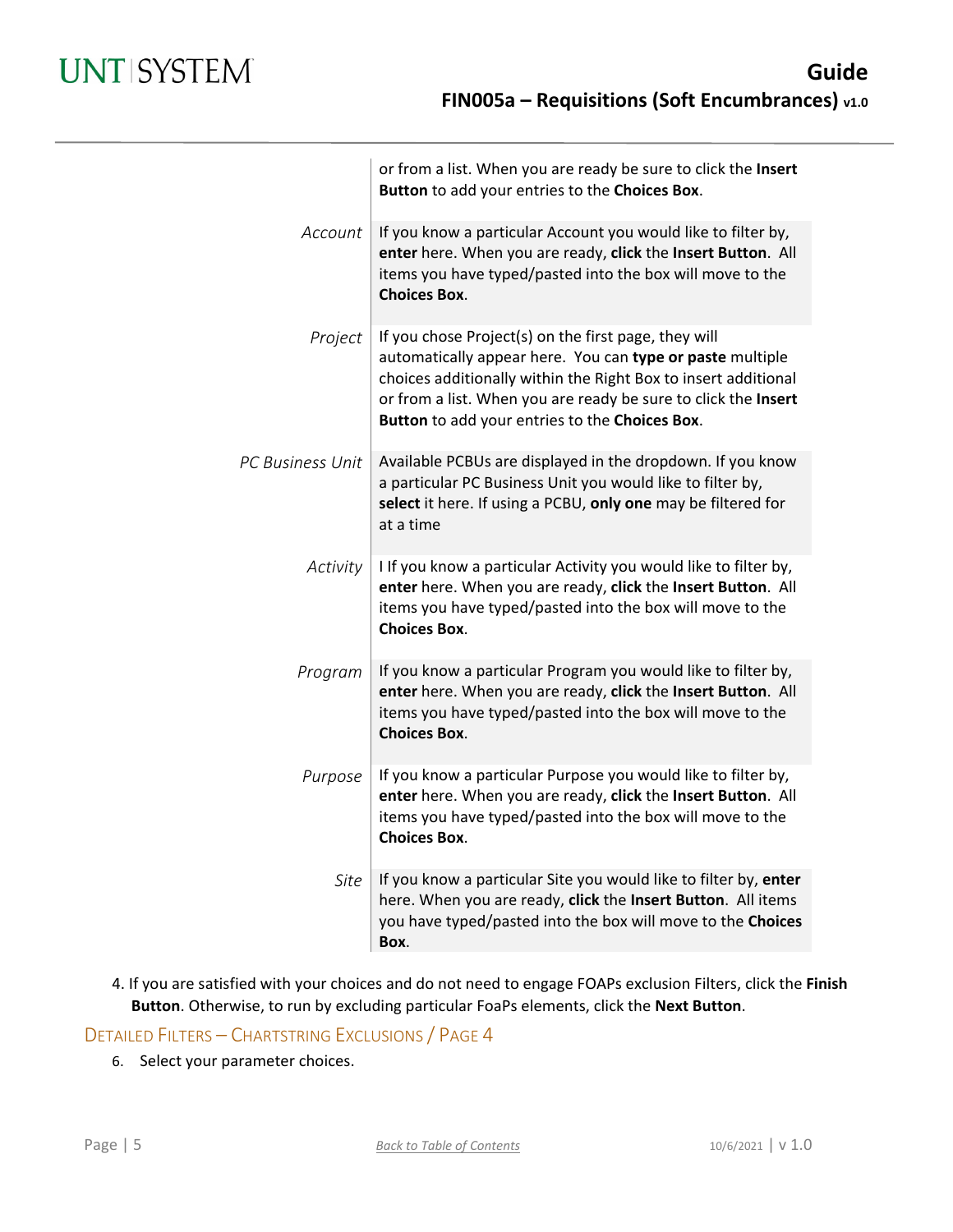

*Remember that prompts filter your data. By entering values into the prompts you narrow the result sets. Start off by casting a wide net by only using one prompt. You can always rerun the report with additional prompt to narrow the results as needed.*

> *Et al....* The strings listed here mirror the Inclusions descriptions listed for the previous page.

7. When you are satisfied with your choices, **click** the **Finish Button** to run the report. *\*If you need to make changes or want to check your filters, you can click the Back Button at any time to review and click the Finish Button from any point without having to re-enter your information.*

# Report Results

| <b>Report Results</b><br>JUNT SYSTEM             |                                                                                                                                                                                                                                                                                             |                                                                                                                                          |                              | <b>Requisition Info</b>       |                                                            | <b>Requisitions (Soft Encumbrances)</b> |                           |
|--------------------------------------------------|---------------------------------------------------------------------------------------------------------------------------------------------------------------------------------------------------------------------------------------------------------------------------------------------|------------------------------------------------------------------------------------------------------------------------------------------|------------------------------|-------------------------------|------------------------------------------------------------|-----------------------------------------|---------------------------|
|                                                  | Requisition: HS783 - 0000150342 (Open)<br>Change Status: Unchanged Seq: 0                                                                                                                                                                                                                   | Vendor: NELSON SCIENTIFIC LABS LLC (0000028351)<br><b>Budget Header Status: Valid</b>                                                    |                              |                               | Requisition Total: \$50,000.00<br><b>Budget Checked? Y</b> |                                         | Line info                 |
| Line Desertation<br>Line #<br>USB 190 51101 7248 | Requester: Translational Institute (E30470)<br>Processing untargeted proteomics<br>DictLine Num Location Account Alt Account Department Fund Category Fund Function Project PC Bus Unit Activity Program Furpose Ste Guantity/Pot DictLine Amount<br>304700 400<br>190001 200 RF50058 HGRCT | Entered By: Templeton, Darian Janae (djs0330) on Sep 20, 2021<br>Quantity<br>50,000.00<br>1.00<br>101<br>60,000.00<br>Line Total<br>1.00 | Unit of Measure<br><b>AN</b> | <b>Current Status</b><br>Open | Approval Date: Sep 22, 2021                                | Ching Seq                               | Line Total<br>\$50,000.00 |

#### REPORT FEATURES

- The report will show requisition information such as vendor, requester, budget checked, total, and line information
- Requisition Info at the top shows a requisition's overall information
- Line info at the bottom will show all the lines relevant to the requisition and the information with it

#### DRILL-THROUGH OPTIONS

• There is no drill-through functionality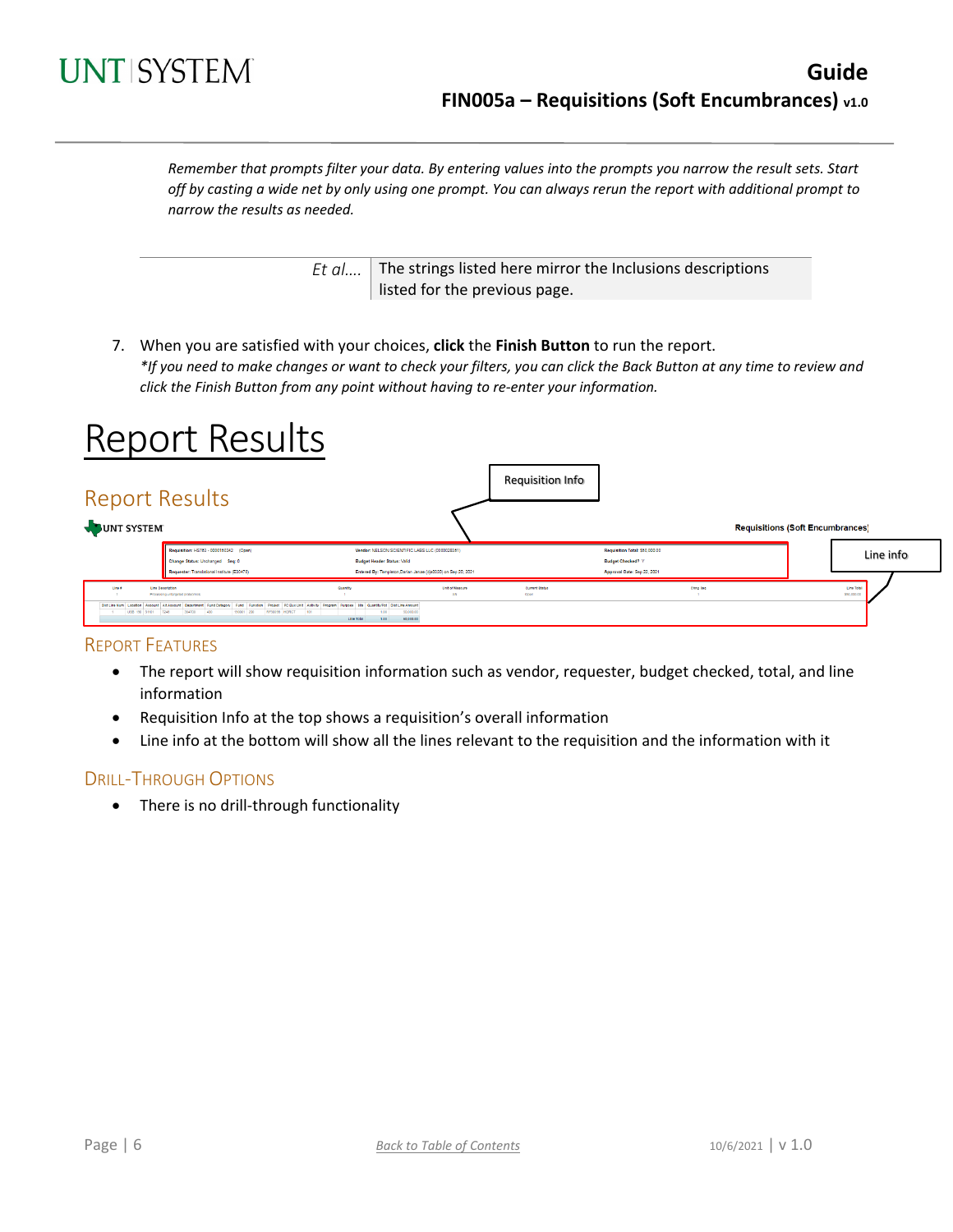# Cognos Report Functionalities

#### LAYOUT OVERVIEW

- Report results are typically displayed in an interactive HTML on screen style.
- Based on your selections, if any, the report will only display results that match your initial filtering choices.
- Reports on screen may combine the Level Number result with the Description for that level in one single column. *(Report results exported to XLS will break these out, see Run Report and Down Load section below.)*
- If there is an error in your request or no results can be produced, you get a return message showing the parameters you chose that produced these results. *(See th[e Error Results section](#page-7-0) below for more information or to troubleshoot.)*

|                         | C9000 - Suspense<br>and Clearing                                                        | D9100 - Expense<br>Clearing               | 91003 - Undistributed P-<br>Card Exp | 649.25        | 649.25         |
|-------------------------|-----------------------------------------------------------------------------------------|-------------------------------------------|--------------------------------------|---------------|----------------|
|                         |                                                                                         |                                           | 91005 - Undistributed<br>Trav CC Exp | 0.00          | 0.00           |
|                         |                                                                                         |                                           | <b>Total</b>                         | 649.25        | 649.25         |
|                         |                                                                                         | Total                                     |                                      | 649.25        | 649.25         |
|                         | Total                                                                                   |                                           |                                      | 34,170,371.53 | 34,170,371.53  |
| Total                   |                                                                                         |                                           |                                      | $\Omega$      | $\overline{0}$ |
| Sep 29, 2021            |                                                                                         |                                           | 12:03:59 PM<br>1                     |               |                |
| $\overline{\wedge}$ Top | ↑ Page up                                                                               | $\downarrow$ Page down<br>$\times$ Bottom |                                      |               |                |
|                         | <b>Report - Total</b>                                                                   |                                           |                                      |               |                |
|                         | $\overline{\uparrow}$ Top $\uparrow$ Page up $\downarrow$ Page down $\downarrow$ Bottom |                                           |                                      |               |                |
|                         |                                                                                         |                                           |                                      |               |                |

- Use the **"Page Down" Link** at the bottom left to see additional pages (if any).
- Use the **"Bottom" Link** to skip to the last page of **Applied Parameters** where you can review what your filtering choices were on the initial **Prompt Page** selections. Use the **"Top" Link** then to return to your first page.

# Exporting Your Report Results

### Exporting Your Report Results

In the upper left hand or right hand of the toolbar on your screen, you will see options to run report and view your results.

#### EMAIL REPORT DIRECTLY

Click the **"Share"** symbol dropdown (next to the bell) on the upper right hand of the toolbar on your screen to select **"Email".** Fill in the desired email address, any additional information, and your onscreen results will be emailed from within the Cognos program.

|                    |  | ٦ | $\mathbf{?}$ |
|--------------------|--|---|--------------|
| Share              |  |   |              |
| Send<br>Link       |  |   |              |
| Select a platform: |  |   |              |
| Email              |  |   |              |